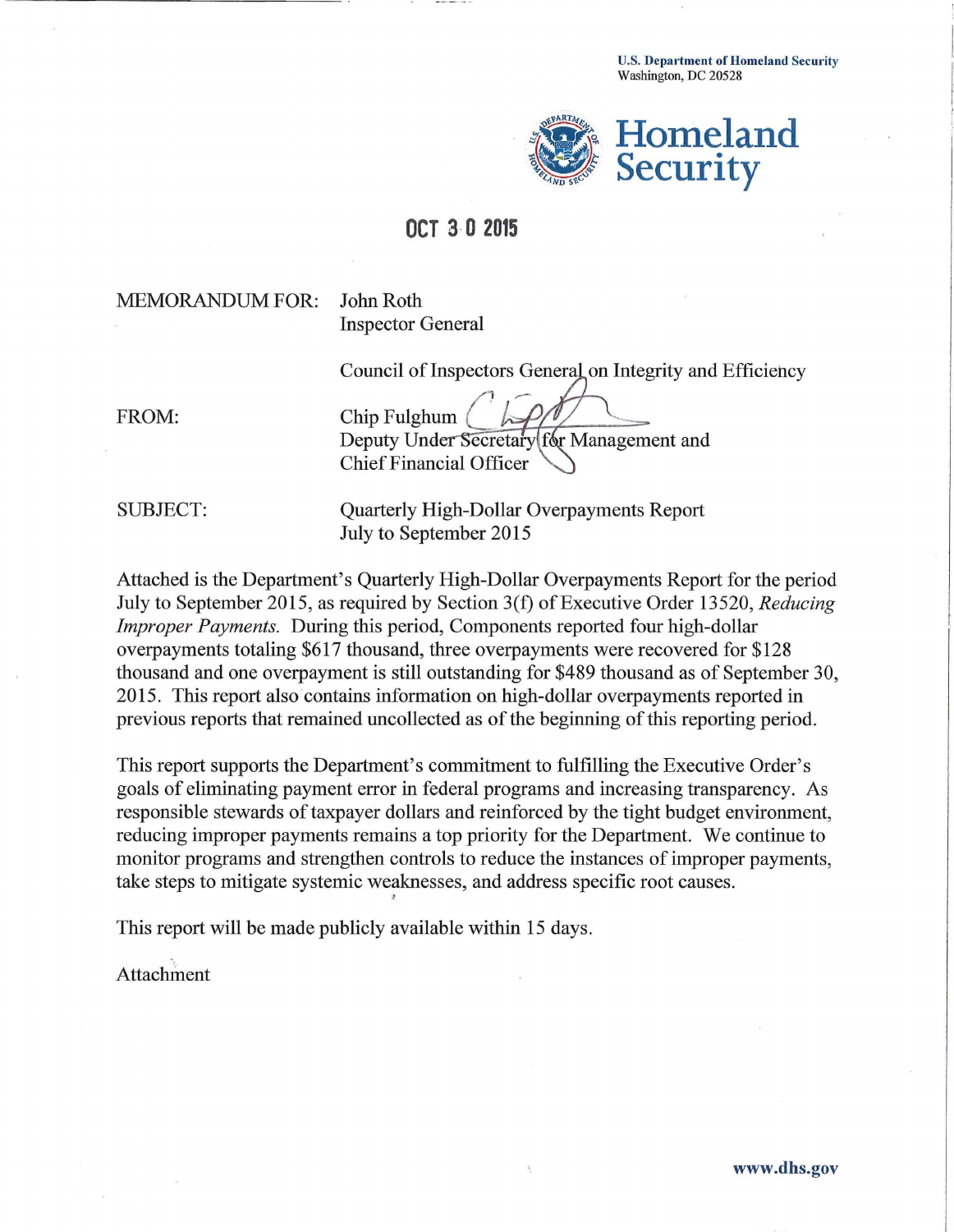#### **Department of Homeland Security High-Dollar Overpayments Report for the Quarter Ending September 30, 2015**

| Component                                                                        | Recipient<br><b>Type (Entity</b><br>or Individual) | City                     | <b>State</b> | Program(s)<br><b>Responsible</b>                                                     | <b>Recovery Actions</b><br><b>Taken or Planned</b>                                                                                                                                                                                                                                                                                                                                                                                                                                                                                                                                                                                                                                                                                                                                                                                                        | Category (Bill)               | <b>Cause of</b><br>Overpayment<br>Category | Why the Overpayment Occurred And Actions to Prevent<br>Reoccurrence                                                                                                                                                                                                                                                                                                                                                                                                                                                                                                                                                                                                                                                                                                                                     | <b>Payment Date</b> | High \$ Overpayment   Date Overpayment<br><b>Date Identified</b> | Recouped           | <b>Amount Paid</b> | Correct<br>Amount | Overpayment<br>Amount | Recovered<br>Amount | <b>Waived Amount</b><br>or Documentation<br>Received | Outstanding<br><b>Balance</b> |
|----------------------------------------------------------------------------------|----------------------------------------------------|--------------------------|--------------|--------------------------------------------------------------------------------------|-----------------------------------------------------------------------------------------------------------------------------------------------------------------------------------------------------------------------------------------------------------------------------------------------------------------------------------------------------------------------------------------------------------------------------------------------------------------------------------------------------------------------------------------------------------------------------------------------------------------------------------------------------------------------------------------------------------------------------------------------------------------------------------------------------------------------------------------------------------|-------------------------------|--------------------------------------------|---------------------------------------------------------------------------------------------------------------------------------------------------------------------------------------------------------------------------------------------------------------------------------------------------------------------------------------------------------------------------------------------------------------------------------------------------------------------------------------------------------------------------------------------------------------------------------------------------------------------------------------------------------------------------------------------------------------------------------------------------------------------------------------------------------|---------------------|------------------------------------------------------------------|--------------------|--------------------|-------------------|-----------------------|---------------------|------------------------------------------------------|-------------------------------|
| ICE                                                                              | Entity                                             | Greenfield               | MA           | Financial<br>Operations<br>Burlington/ Financial<br>Operations Dallas/               | Financial Operations was notified by ICE Enforcement and Removal office as well as the<br>Commonwealth of Massachusetts that funds were received by Franklin County rather than<br>Suffolk County. Both counties operate under the same tax identification number (TIN). The<br>obligation was established with the vendor identification number of Franklin County. The<br>vendor did not include electronic banking information on the invoice, however a Data<br>Universal Numbering System number (DUNS) was included on the invoice which is tied to<br>Consequent and the Suffolk County vendor identification number. A Letter of Indemnification was sent to the<br>bank requesting funds be returned electronically. Franklin County has requested a check<br>be sent to Financial Operations by the State of Massachusetts Treasury Department. | Incorrect Vendor              | Lack of Program Office<br>Oversight        | The obligation was established with the incorrect vendor identification number for<br>Franklin County. When the payment was created in the financial system, this<br>number was entered as a default. The Payment Accounting Technician validated<br>the tax identification number (TIN) but did not confirm the Data Universal<br>Numbering System number (DUNS). The Contracting Officers Representative<br>(COR) and the Payment Accounting Technician (PT) will be contacted to discuss<br>their respective roles. The COR is responsible for ensuring the obligation is<br>established properly prior to authorizing payments against the obligation. The PT is<br>responsible for closely validating the vendor identification number selected to ensure<br>it is in agreement with the contract. | July 30, 2015       | September 24, 2015                                               |                    | \$488,610.00       | \$0.00            | \$488,610.00          | \$0.00              | \$0.00                                               | \$488,610.00*                 |
| <b>USCG</b>                                                                      | Individual                                         | Alexandria               | Virginia     | Coast Guard Pav &<br>Personnel - Miliary<br><b>Active and Reserves</b><br>Pay Office | Amount recovered from Treasury                                                                                                                                                                                                                                                                                                                                                                                                                                                                                                                                                                                                                                                                                                                                                                                                                            | Late notification -<br>death  |                                            | Late notification - death   Late death notification - Instructions on how to report a retiree death are printed in<br>the monthly retiree newsletter.                                                                                                                                                                                                                                                                                                                                                                                                                                                                                                                                                                                                                                                   | September 1, 2015   | September 4, 2015                                                | September 21, 2015 | \$34,455.68        | \$0.00            | \$34,455.68           | \$34,455.68         | \$0.00                                               | \$0.00                        |
| <b>USCG</b>                                                                      | Individual                                         | San Francisco California |              | Coast Guard Pay &<br>Personnel - Military<br>Active & Reserve<br>Pay Office          | Amount recovered from Treasury                                                                                                                                                                                                                                                                                                                                                                                                                                                                                                                                                                                                                                                                                                                                                                                                                            | Late notification -<br>death  |                                            | Late notification - death Late death notification. Instructions on how to report a retiree death are printed in<br>the monthly reitree newsletter.                                                                                                                                                                                                                                                                                                                                                                                                                                                                                                                                                                                                                                                      | July 1, 2015        | July 6, 2015                                                     | August 3, 2015     | \$32,718.00        | \$0.00            | \$32,718.00           | \$32,718.00         | \$0.00                                               | \$0.00                        |
| <b>USCG</b>                                                                      | Individual                                         | Portsmouth               | Virginia     | Coast Guard Pay &<br>Personnel - Military<br>Active & Reserve<br>Pay Office          | Payroll deduction at maximum rate                                                                                                                                                                                                                                                                                                                                                                                                                                                                                                                                                                                                                                                                                                                                                                                                                         | Insufficient<br>Documentation | <b>Entitlement Error</b>                   | Over payment due to Familiy Separation Payments, Basic Allowance for Hoursing<br>W/Dep and Cost of Living Allowance. Fraud investigation was initiated. Member<br>was court martialed for fraud and debt was paid as part of the plea bargain. High<br>dollar amount was identified on June 17, 2015 due to the plea bargain agreement.                                                                                                                                                                                                                                                                                                                                                                                                                                                                 | September 1, 2014   | June 17, 2015                                                    | July 6, 2015       | \$61,170.53        | \$0.00            | \$61,170.53           | \$61,170.53         | \$0.00                                               | \$0.00                        |
| * The ICE High Dollar Overpayment of \$488.610 was recovered on October 14, 2015 |                                                    |                          |              |                                                                                      |                                                                                                                                                                                                                                                                                                                                                                                                                                                                                                                                                                                                                                                                                                                                                                                                                                                           |                               |                                            |                                                                                                                                                                                                                                                                                                                                                                                                                                                                                                                                                                                                                                                                                                                                                                                                         |                     |                                                                  | Total              | \$616.954.21       | \$0.00            | \$616.954.21          | \$128.344.21        | \$0.00                                               | \$488.610.00                  |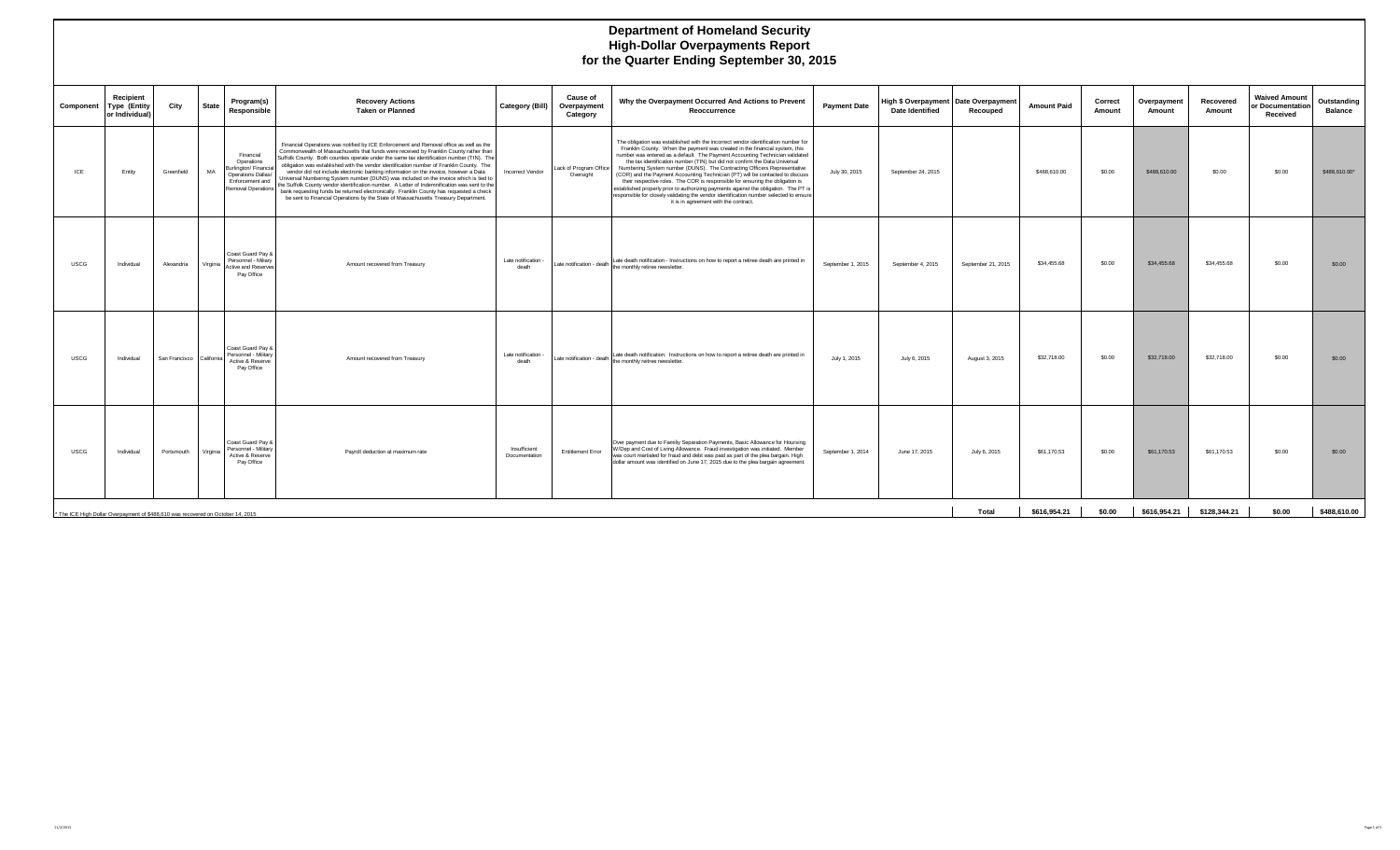| <b>Debts Under Collection by DHS</b> |                                                |                                      |              |                                                                          |                                                                                                                                                                                                                                                                                                                                                                                                                                                                                                                                                                                                                                                                                                                                                                                                                                                                                                                                                                                                      |                     |                                               |                    |                       |                       |                         |                                                    |                               |                     |
|--------------------------------------|------------------------------------------------|--------------------------------------|--------------|--------------------------------------------------------------------------|------------------------------------------------------------------------------------------------------------------------------------------------------------------------------------------------------------------------------------------------------------------------------------------------------------------------------------------------------------------------------------------------------------------------------------------------------------------------------------------------------------------------------------------------------------------------------------------------------------------------------------------------------------------------------------------------------------------------------------------------------------------------------------------------------------------------------------------------------------------------------------------------------------------------------------------------------------------------------------------------------|---------------------|-----------------------------------------------|--------------------|-----------------------|-----------------------|-------------------------|----------------------------------------------------|-------------------------------|---------------------|
| Component                            | Recipient<br>Type (Entity<br>or<br>Individual) | City                                 | <b>State</b> | Program(s)<br>Responsible                                                | Recovery Action Taken or Planned                                                                                                                                                                                                                                                                                                                                                                                                                                                                                                                                                                                                                                                                                                                                                                                                                                                                                                                                                                     | <b>Payment Date</b> | High \$ Overpayment<br><b>Date Identified</b> | <b>Amount Paid</b> | <b>Correct Amount</b> | Overpayment<br>Amount | <b>Recovered Amount</b> | Amount waived or determined<br>to be uncollectable | Outstanding<br><b>Balance</b> | Days<br>Outstanding |
| <b>USSS</b>                          | Individual                                     | Paris                                | France       | Payroll                                                                  | The USSS employee agreed to a Salary Offset to repay the \$27,229.44<br>overpayment that was identified in January 2015. \$250 is automatically deducted<br>from his bi-weekly salary beginning with payperiod 6.<br>Salary deductions were made from the employee's salary during payperiod 17<br>(paydate September 17, 2015) & payperiod 18 (paydate September 30, 2015) for<br>this reporting period.                                                                                                                                                                                                                                                                                                                                                                                                                                                                                                                                                                                            | October 18, 2014    | January 30, 2015                              | \$27,229.44        | \$0.00                | \$27,229.44           | \$3,250.00              |                                                    | \$23,979.44                   | 243                 |
| <b>USCG</b>                          | Individual                                     | Aurora                               | CO           | Coast Guard Pay &<br>Personnel - Military Active &<br>Reserve Pay Office | Payroll deduction at maximum rate                                                                                                                                                                                                                                                                                                                                                                                                                                                                                                                                                                                                                                                                                                                                                                                                                                                                                                                                                                    | January 1, 2015     | March 9, 2015                                 | \$37,254.30        | \$0.00                | \$37,254.30           | \$1,639.98              |                                                    | \$35,614.32                   | 205                 |
| FEMA                                 | Entity                                         | Mansfield,<br><b>Richland County</b> | OH           | Emergency Food & Shelter<br>Program                                      | OGC has determined that FEMA cannot implement collection actions on EFSP<br>improper Payments. The servicing agent (United Way) will collect funds from<br>Charitable Organization. The Servicing Agent will provide collection details by the<br>15th of each month. The Servicing Agent has reached out to the applicable<br>Charitable Organizations and informed them that either they supply additional<br>documentation to support their drawdowns or return the funds. If Charitable<br>Organizations do not comply with the Servicing Agent's request, they will be denied<br>any future funding from the Emergency Food and Shelter Program<br>Phase 28 has been cleared with a returned check in the amount of \$11,137.50.<br>EFSP re-reviewed Phase 27 and AR. A missing check (#11327, M. Semmering)<br>was found; the improper amount was reduced by \$525.00. The status for Phase AR<br>remains the same.                                                                            | November 23, 2009   | November 15, 2011                             | \$26,837.50        | \$11,137.50           | \$15,700.00           | \$525.00                | \$15,175.00                                        | \$0.00                        | $\overline{0}$      |
| FEMA                                 | Entity                                         | Jacksonville,<br>Duval County        | FL.          | Emergency Food & Shelter<br>Program                                      | OGC has determined that FEMA cannot implement collection actions on EFSP<br>improper Payments. The servicing agent (United Way) will collect funds from<br>Charitable Organization. The Servicing Agent will provide collection details by the<br>15th of each month. The Servicing Agent has reached out to the applicable<br>Charitable Organizations and informed them that either they supply additional<br>documentation to support their drawdowns or return the funds. If Charitable<br>Organizations do not comply with the Servicing Agent's request, they will be denied<br>any future funding from the Emergency Food and Shelter Program<br>Program Office reached out to grantee to receive more supporting documentation.<br>Grantee had 30 days to send support. A collection notice will be sent by January<br>31, 2012.<br>EFSP re-reviewed documentation on 12/9/2014. Improper amount was reduced to<br>\$11,955.17. Allowed \$100 on past due amount for check #1143 (N. Colton) | May 18, 2009        | November 15, 2011                             | \$27,830.00        | \$15,782,74           | \$12,047.26           | \$92.09                 | \$11,955.17                                        | \$0.00                        | $\overline{0}$      |
| FEMA                                 | Entity                                         | Sylcauga,<br>Talladega County        | <b>AL</b>    | Emergency Food & Shelter<br>Program                                      | OGC has determined that FEMA cannot implement collection actions on EFSP<br>improper Payments. The servicing agent (United Way) will collect funds from<br>Charitable Organization. The Servicing Agent will provide collection details by the<br>15th of each month. The Servicing Agent has reached out to the applicable<br>Charitable Organizations and informed them that either they supply additional<br>documentation to support their drawdowns or return the funds. If Charitable<br>Organizations do not comply with the Servicing Agent's request, they will be denied<br>any future funding from the Emergency Food and Shelter Program                                                                                                                                                                                                                                                                                                                                                 | October 28, 2009    | November 15, 2011                             | \$52,549.00        | \$0.00                | \$52,549.00           | \$0.00                  | \$52,549.00                                        | \$0.00                        | $\overline{0}$      |
| <b>FLETC</b>                         | Individual                                     | Glynco                               | GA           | Human Capital Division                                                   | A debt has been created with National Finance Center                                                                                                                                                                                                                                                                                                                                                                                                                                                                                                                                                                                                                                                                                                                                                                                                                                                                                                                                                 | March 26, 2014      | April 4, 2014                                 | \$36,545.84        | \$0.00                | \$36,725.84           | \$700.00                |                                                    | \$36,025.84                   | 544                 |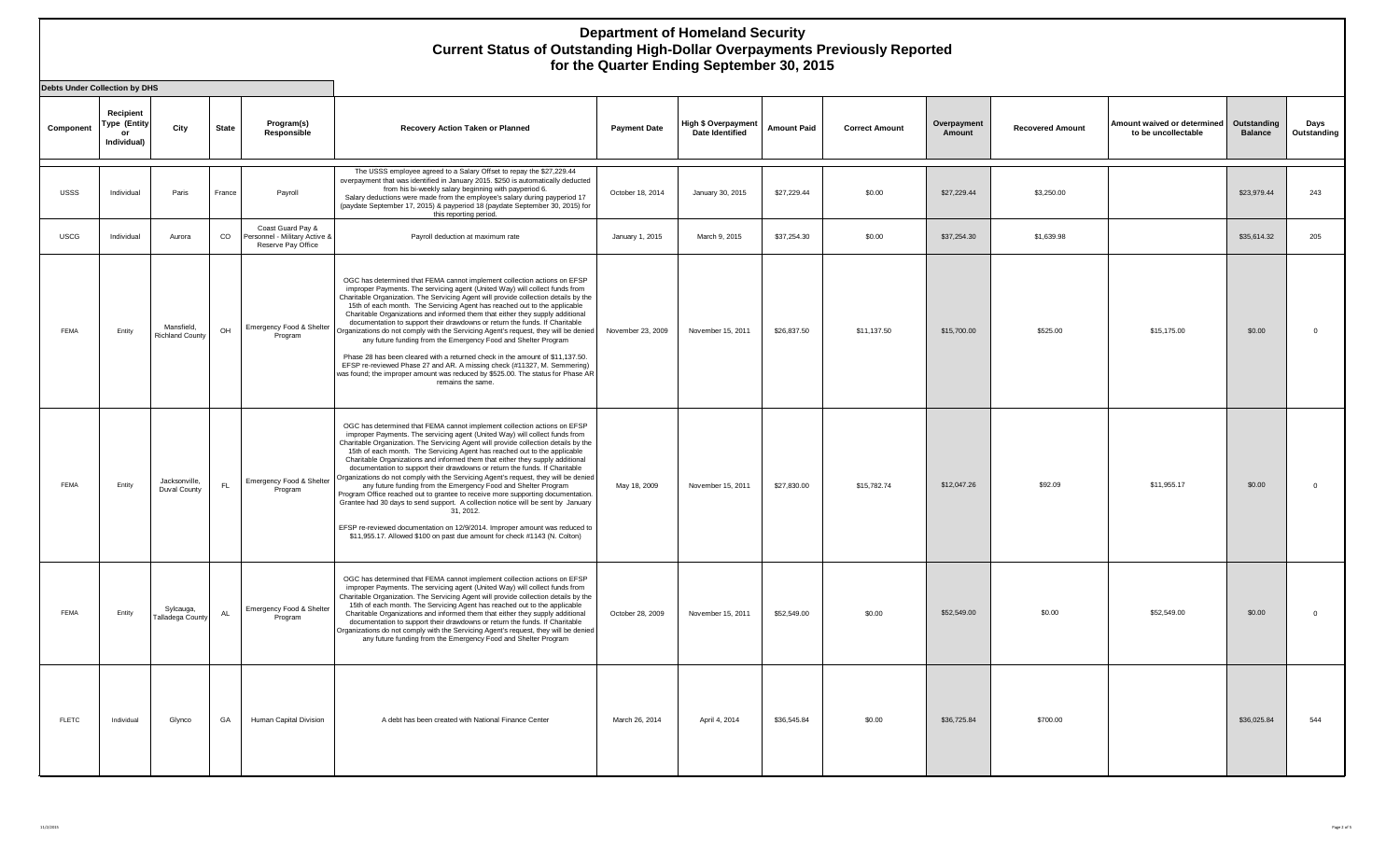| <b>Debts Under Collection by DHS</b> |                                                       |               |           |                                                                                 |                                    |                     |                                                      |                    |                       |                       |                         |                                                    |                               |                     |
|--------------------------------------|-------------------------------------------------------|---------------|-----------|---------------------------------------------------------------------------------|------------------------------------|---------------------|------------------------------------------------------|--------------------|-----------------------|-----------------------|-------------------------|----------------------------------------------------|-------------------------------|---------------------|
| Component                            | Recipient<br><b>Type (Entity</b><br>or<br>Individual) | City          | State     | Program(s)<br>Responsible                                                       | Recovery Action Taken or Planned   | <b>Payment Date</b> | <b>High \$ Overpayment</b><br><b>Date Identified</b> | <b>Amount Paid</b> | <b>Correct Amount</b> | Overpayment<br>Amount | <b>Recovered Amount</b> | Amount waived or determined<br>to be uncollectable | Outstanding<br><b>Balance</b> | Days<br>Outstanding |
| <b>USCG</b>                          | Individual                                            | St. Johns     | FL.       | Coast Guard Pay &<br>Personnel Center - Military<br>Active & Reserve Pay Office | Payroll deduction at maximum rate  | March 1, 2014       | May 15, 2014                                         | \$18,420.83        | \$0.00                | \$18,420.83           | \$1,476.04              |                                                    | \$16,944.79                   | 503                 |
| <b>USCG</b>                          | Individual                                            | Orange        | CA        | Coast Guard Pay &<br>Personnel Center - Military<br>Active & Reserve Pay Office | Payroll deduction at maximum rate  | March 1, 2014       | May 1, 2014                                          | \$7,784.04         | \$0.00                | \$7,784.04            | \$1,147.18              |                                                    | \$6,636.86                    | 517                 |
| <b>USCG</b>                          | Individual                                            | Santa Rita    | Guam      | Coast Guard Pay &<br>Personnel Center - Military<br>Active & Reserve Pay Office | Payroll deduction at maximum rate  | March 15, 2014      | April 1, 2014                                        | \$7,801.55         | \$0.00                | \$7,801.55            | \$6,915.70              |                                                    | \$885.85                      | 547                 |
| <b>USCG</b>                          | Individual                                            | Baltimore     | <b>MD</b> | Coast Guard Pay &<br>Personnel Center - Military<br>Active & Reserve Pay        | Payroll deduction at maximum rate. | October 1, 2013     | December 4, 2013                                     | \$12,307.00        | \$0.00                | \$12,307.00           | \$4,001.65              |                                                    | \$8,305.35                    | 665                 |
| <b>USCG</b>                          | Individual                                            | Cheasapeake   | VA        | Coast Guard Pay &<br>Personnel Center - Military<br>Active & Reserve Pay        | Payroll deduction at maximum rate. | August 15, 2009     | December 3, 2013                                     | \$5,685.13         | \$0.00                | \$5,685.13            | \$3,310.20              |                                                    | \$2,374.93                    | 666                 |
| <b>USCG</b>                          | Individual                                            | Honolulu      | H1        | Coast Guard Pay &<br>Personnel Center - Military<br>Active & Reserve Pay        | Payroll deduction at maximum rate. | August 15, 2013     | October 1, 2013                                      | \$5,318.99         | \$0.00                | \$5,318.99            | \$1,153.27              |                                                    | \$4,165.72                    | 729                 |
| <b>USCG</b>                          | Individual                                            | San Francisco | CA        | Coast Guard Pay &<br>Personnel Center<br>Military Activie & Reserve<br>Pay      | Payroll deduction at maximum rate. | April 15, 2013      | April 30, 2013                                       | \$5,923.50         | \$0.00                | \$5,923.50            | \$2,629.28              |                                                    | \$3,294.22                    | 883                 |
| <b>USCG</b>                          | Individual                                            | Nashville     | TN        | Coast Guard Pay &<br>Personnel Center<br>Military Activie & Reserve<br>Pay      | Payroll deduction at maximum rate. | March 14, 2013      | April 25, 2013                                       | \$9,195.67         | \$0.00                | \$9,195.67            | \$7,316.78              |                                                    | \$1,878.89                    | 888                 |
| <b>USCG</b>                          | Individual                                            | New Orleans   | LA        | Coast Guard Pay &<br>Personnel Center - Military<br>Active and Reserve Pay      | Payroll deduction at maximum rate. | October 1, 2011     | November 25, 2011                                    | \$7,135.16         | \$0.00                | \$7,135.16            | \$2,198.90              |                                                    | \$4,936.26                    | 1405                |
| <b>USCG</b>                          | Individual                                            | Seattle       | WA        | Coast Guard Pay &<br>Personnel Center - Military<br>Active and Reserve Pay      | Payroll deduction at maximum rate. | November 1, 2008    | June 15, 2011                                        | \$8,903.21         | \$1,051.71            | \$7,851.50            | \$6,329.02              |                                                    | \$1,522.48                    | 1568                |
|                                      |                                                       |               |           |                                                                                 |                                    |                     |                                                      | Total \$296,721.16 | \$27,971.95           | \$268,929.21          | \$42,685.09             |                                                    | \$146,564.95                  |                     |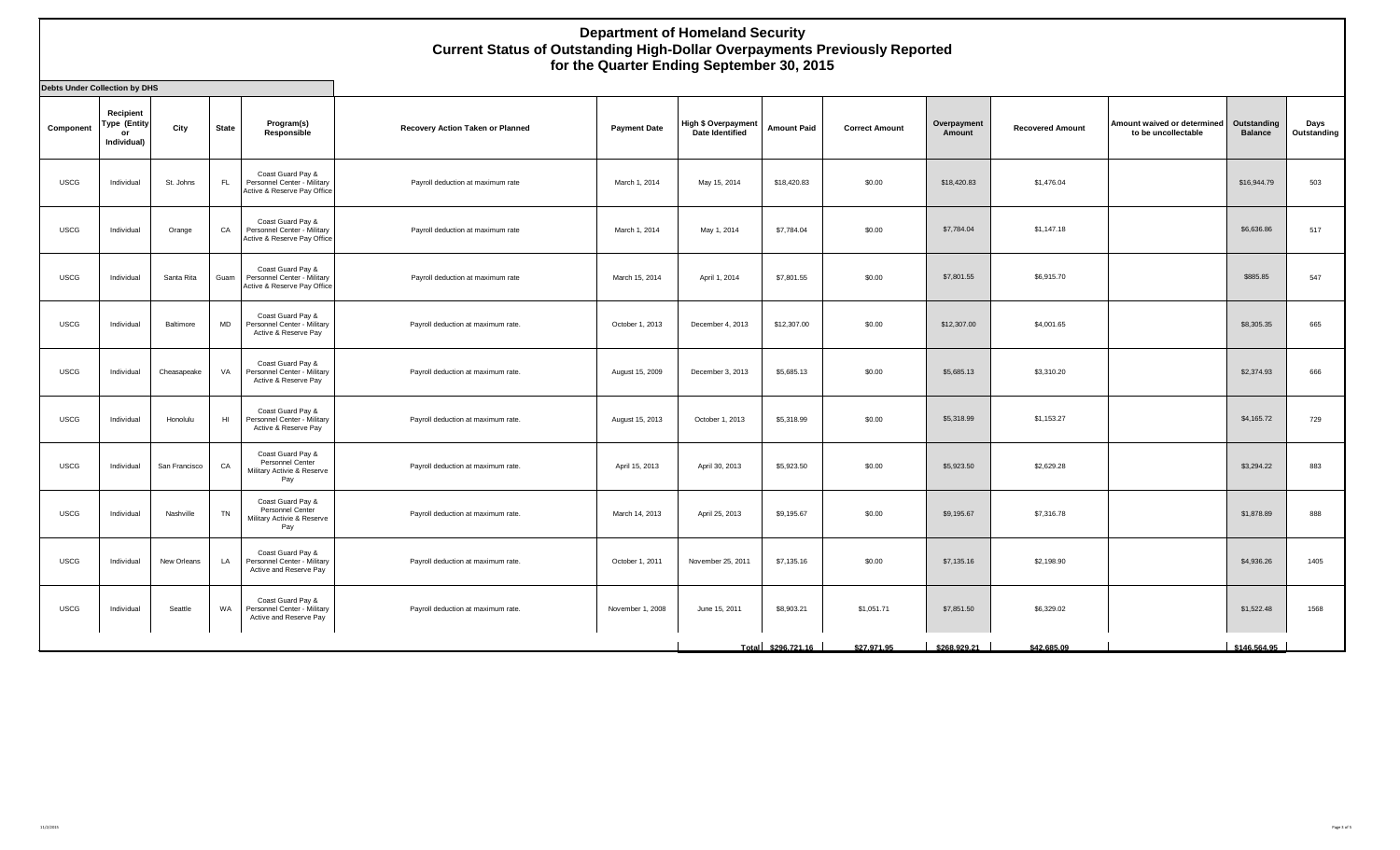| Debts Sent to Treasury Offset Program for Collection |                                                    |                       |                        |                                                                             |                                                                                                      |                     |                                                      |                    |                   |                       |                     |                               |                     |
|------------------------------------------------------|----------------------------------------------------|-----------------------|------------------------|-----------------------------------------------------------------------------|------------------------------------------------------------------------------------------------------|---------------------|------------------------------------------------------|--------------------|-------------------|-----------------------|---------------------|-------------------------------|---------------------|
| Component                                            | Recipient<br><b>Type (Entity</b><br>or Individual) | City                  | <b>State</b>           | Program(s)<br>Responsible                                                   | <b>Recovery Action Taken or Planned</b>                                                              | <b>Payment Date</b> | <b>High \$ Overpayment</b><br><b>Date Identified</b> | <b>Amount Paid</b> | Correct<br>Amount | Overpayment<br>Amount | Recovered<br>Amount | Outstanding<br><b>Balance</b> | Days<br>Outstanding |
| <b>FEMA</b>                                          | Entity                                             | U.S Virgin<br>Islands | U.S. Virgin<br>Islands | Port Security Grant<br>Program                                              | Recoupment package sent to Entity. Debt later sent to the Treasury<br>Offset Program for collection. | November 11, 2008   | September 30, 2010                                   | \$19,239.54        | \$0.00            | \$19,239.54           | \$0.00              | \$19,239.54                   | 1826                |
| <b>USCG</b>                                          | Individual                                         | New York              | New York               | Coast Guard Pay &<br>Personnel Center -<br>Military Active &<br>Reserve Pay | Member seperated from active duty. Payroll deduction at maximum rate                                 | September 30, 2011  | April 8, 2013                                        | \$10,893.70        | \$0.00            | \$10,893.70           | \$1,349.76          | \$9,543.94                    | 905                 |
| <b>USCG</b>                                          | Individual                                         | Alameda               | California             | Coast Guard Pay &<br>Personnel Center -<br>Military Active &<br>Reserve Pay | Member seperated from active duty. Payroll deduction at maximum rate                                 | March 15, 2014      | July 23, 2014                                        | \$5,554.90         | \$0.00            | \$5,554.90            | \$0.00              | \$5,554.90                    | 434                 |
| <b>USCG</b>                                          | Individual                                         | Portsmouth            | VA                     | Coast Guard Pay &<br>Personnel Center -<br>Military Active &<br>Reserve Pay | Payroll deduction at maximum rate                                                                    | June 15, 2013       | December 10, 2013                                    | \$51,074.15        | \$824.99          | \$50,249.16           |                     | \$50,249.16                   | 659                 |
| <b>USCG</b>                                          | Individual                                         | Santa Rose            | CA                     | Coast Guard Pay &<br>Personnel Center -<br>Military Active &<br>Reserve Pay | Payroll deduction at maximum rate                                                                    | July 31, 2012       | September 26, 2012                                   | \$29,842.78        | \$0.00            | \$29,842.78           | \$18,553.88         | \$11,288.90                   | 1099                |
|                                                      |                                                    |                       |                        |                                                                             |                                                                                                      |                     | Total                                                | \$116,605.07       | \$824.99          | \$115,780.08          | \$19,903.64         | \$95,876.44                   |                     |
|                                                      |                                                    |                       |                        |                                                                             |                                                                                                      |                     |                                                      |                    |                   |                       |                     |                               |                     |